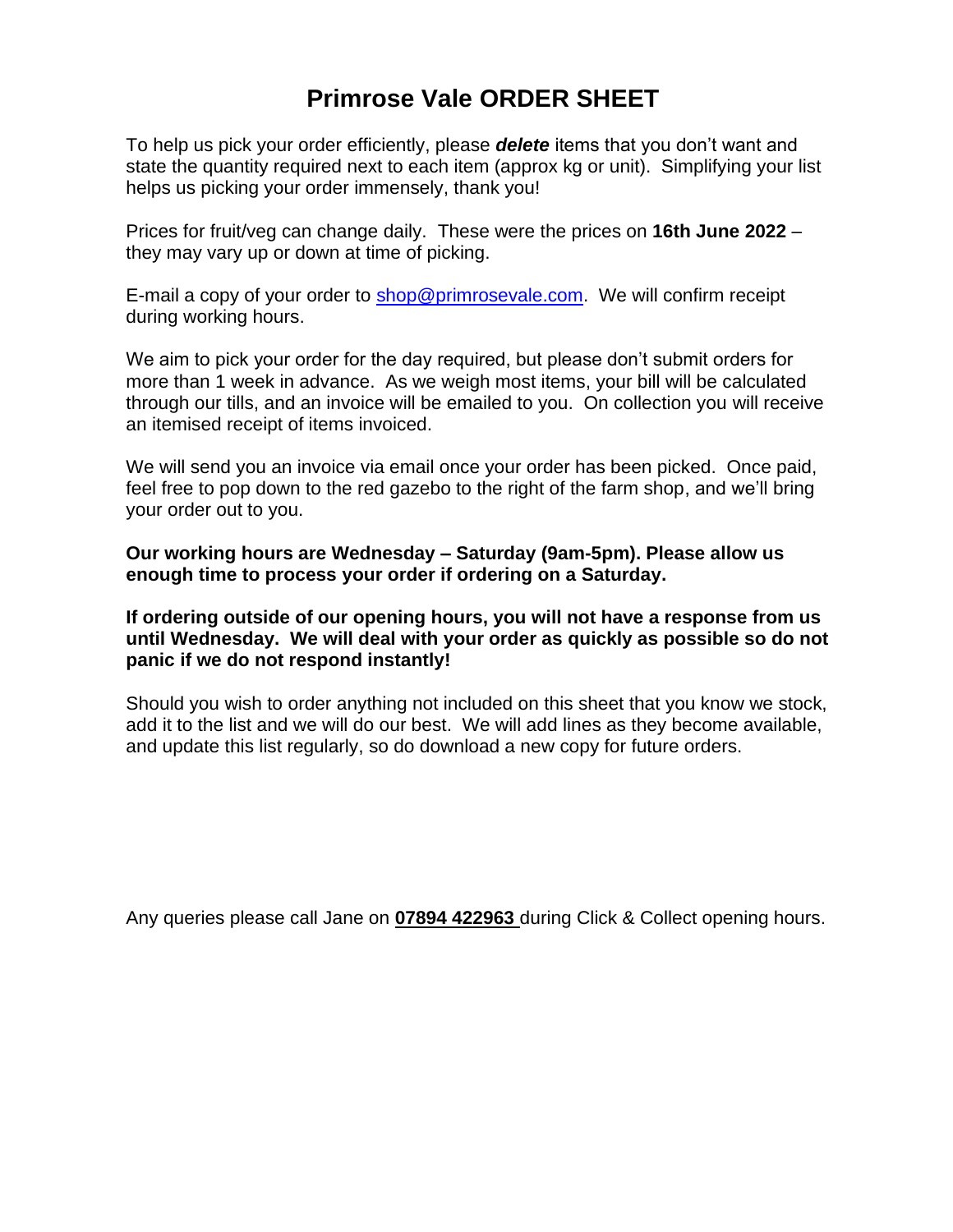#### **Name:**

**E-mail:**

**Tel:**

### **Earliest Date required:**

Our Click & Collect service is currently available Wednesdays through to Saturdays. If ordering after midday Saturday please be mindful that your order may not be able to be processed in time for collection on the same day.

#### **Will you accept sensible substitutions generally?** Y/N

(If Yes, but you *don't* want a substitution on a particular item, add N against the item)

### **HOMEGROWN**

**Strawberries** – 400g punnet £3.00 **Raspberries** – 200g punnet £3.00 **Tayberries** – 200g punnet £3.00 **Loganberries** – 200g punnet £3.00 **Gooseberries** – 400g punnet £3.00

### **FRUIT**

**Apples -** Bramley £4.25/kg **Apples -** Braeburn, Gala £2.85/kg **Avocado** £1.55 ea **Bananas** £1.95/kg **Blueberries** £2.15 per punnet **Grapefruit** £1.10 ea **Grapes** £2.15/punnet **Lemons** 60p ea (or 3 for £1.50) **Lime** 45p ea **Mandarins** 40p ea (or 5 for £1.75) **Nectarines** 50p ea **Oranges - Large** 50p ea **Pears –** Conference £2.85/kg

### **VEGETABLES**

**Aubergine** £3.15/kg **Beetroot Bunch** £1.80 ea **Beetroot Vac Pack** 80p ea **Broad Beans** £3.15/kg **Broccoli** £4.80/kg **Butternut Squash** £2.40/kg **Cabbage Red/White** £1.95/kg **Cabbage Leafy Green (Seasonal)** £1.20 ea **Carrots Bunched** £1.75 ea **Carrots Loose** £1.25/kg **Cauliflower** £1.80 ea **Celery** £1.35 ea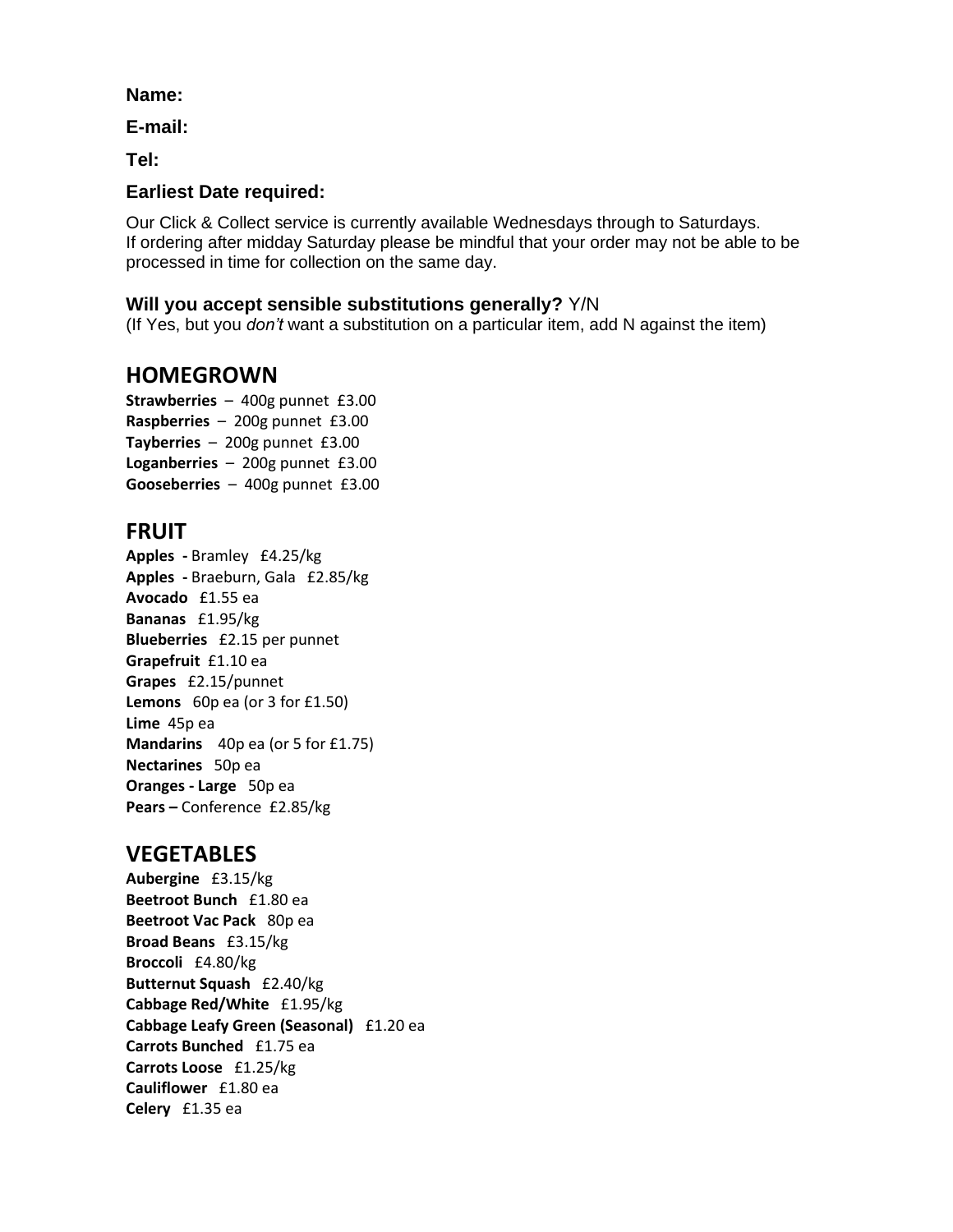**Courgettes** £2.85/kg **Cucumber Large** 90p ea **Fennel** £4.45/kg **Garlic Bulbs Large** 55p ea **Ginger** £6.50/kg **Leeks** £3.15/kg **Lettuce - Cos** £1.65 ea **Lettuce - Little Gem** £1.60 twinpack **Lettuce – Iceberg** £1.10 ea **Mushrooms Flat** £5.95/kg **Mushrooms Portabellini** £5.95/kg **Onions White, loose** £1.50/kg **Onions Red, loose** £1.60/kg **Parsnip - washed** £2.55/kg **Peppers** £4.35/kg **Potatoes - Maris Piper, loose** 95p/kg **Potatoes - Baking** 50p ea (or 3 for £1.35) **Shallots, loose** £4.45/kg **Sweet Potato** £2.40/kg **NEW SEASON TOMATOES - Classic** £3.30/kg

- **- Large Vine** £4.75/kg
- **Cherry Vine** £1.95/250g punnet
- **Mini Plum** £1.65/250g punnet

#### **DAIRY**

**Butter Salted** (Netherend)£3.25 ea **Butter Unsalted** (Netherend)£3.25 ea **Cheese - you name it…**  (range of English cheeses, plus Parmesan, Feta, Mozzarella, Halloumi) standard portion 200g-ish Our '**Cheese of The Month**' in June is Godsell's Leonard Stanley Cheddar - offer price £1.80/100g (normal price £2.30/100g) **Cream (250ml double)** £2.15 ea **Skimmed Milk 2 litre** £1.95 ea **Skimmed Milk 1 litre** £1.35 ea **Semi-Skimmed Milk 2 litre** £1.95 ea **Semi-Skimmed Milk 1 litre** £1.35ea **Whole Milk 2 litre** £1.95 ea **Whole Milk 1 litre** £1.35 ea **Yogurt - Large plain** £2.35 ea **Large fruit** £2.90 ea / **Individual** £1.00 ea Plain / Black Cherry / Strawberry / Rhubarb / Blackcurrant / Gooseberry / Raspberry **Medium Eggs ½ doz** £1.50 ea **Large Eggs ½ doz** £1.60 ea **X-Large Eggs ½ doz** £1.75 ea

**BUTCHERY –** May be supplied frozen, unless specified by you. **Cooked ham - sliced - Devon Ham** £2.98/140g pack **Prosciutto 70g pack** £2.70 **Salami 140g pack** £3.70 **Serrano Ham 80g pack** £3.85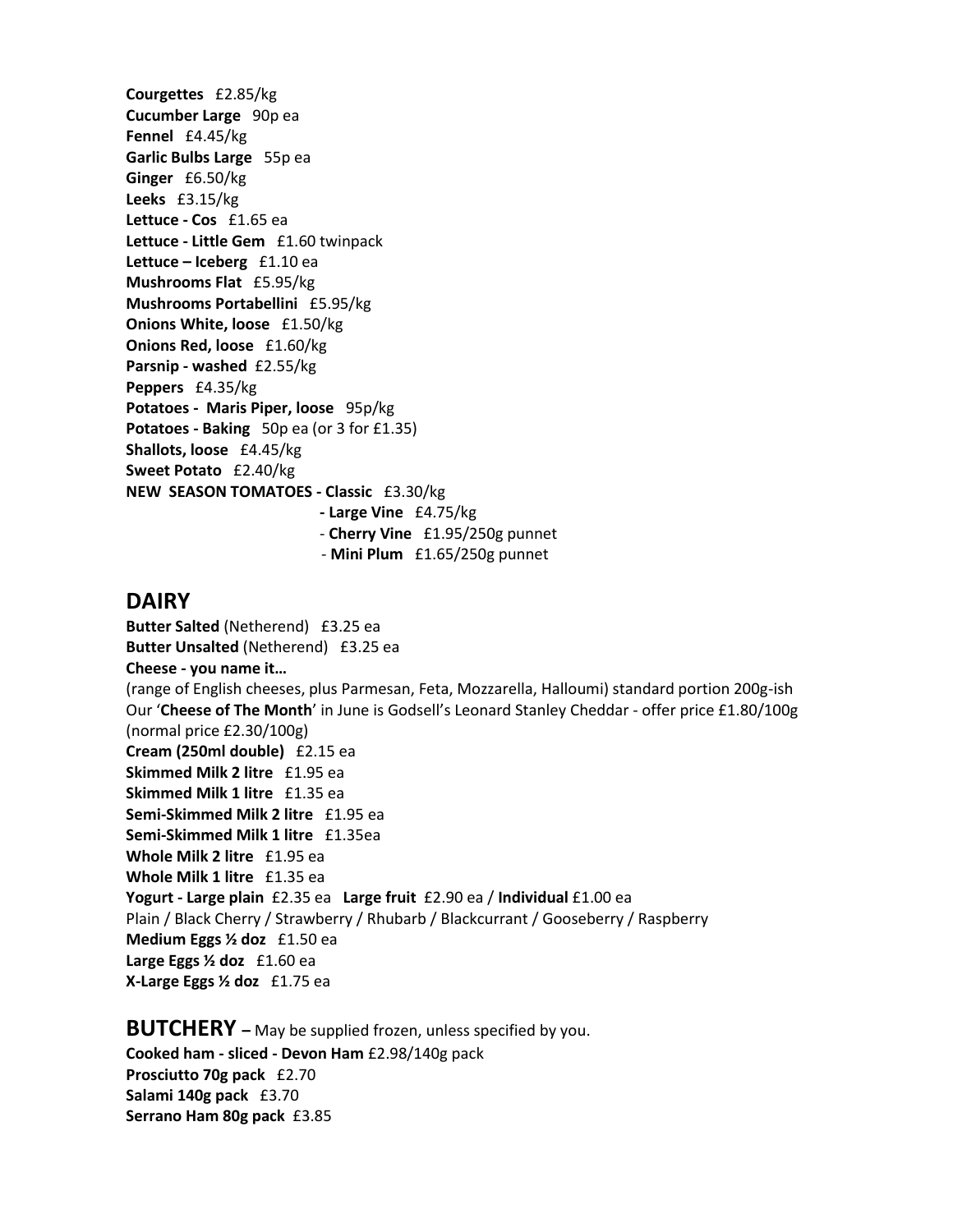**Minced Beef -** Over Farm £7.25 / 500g pack **Stewing Steak** - Over Farm £7.25 / 500g pack **Pork steaks** - Over Farm (3 pack) £4.50 **Rump / Sirloin steak Gammon Steaks** Smoked / Unsmoked **Bacon – streaky, back, smoked, un-smoked** (please specify) **Black Pudding** approx 200g pack £2.50-ish **Cotswold Gold Sausages (approx 6)** £3.75 - £4.25/pack **Cotswold Gold Chipolatas (approx 12)** £3.75 - £4.25/pack **Pork & Apple Sausages (approx 6)** £4.00 - £4.70/pack **Gluten-free Sausages (approx 6)** £3.75 - £4.25/pack **Joints -** we carry a range ….. but for special cuts, where possible please put request in by Sat morning for end of following week, (more time we have, more likely we'll be able to meet your requirements). **Free Range Chicken – Whole** (approx £11-£13) **Free Range Chicken – Fillets** (approx £6-£8) **Free Range Chicken – Legs** (approx £4-£5) **Free Range Chicken – Wings** (approx £1.75-2.50)

### **PIES & PASTRIES**

**Large Quiche** (please specify preference) approx £5.15 ea **Small Quiche** (please specify preference) approx £2.00 ea **Large Pork Pie** £4.99 ea **Small Pork Pie** £1.77 ea **Sausage Roll** £1.56 ea **Large Hot Eating Pie 6"** (please specify preference) £5.88 ea **Individual Hot Eating Pie 3"** (please specify preference) £2.75 - £3.15 ea

### **CHAPMANS FISH PRODUCTS (frozen)**

**Fishcakes – 2 pack** £4.95 Choice of ... Haddock with Leek & Cheddar Cheese / Classic Fish & Parsley / Thai Style Salmon / Smoked Haddock with Bacon / Salmon with Lemon & Dill / Smoked Salmon & Horseradish **Wellingtons – 2 pack** £5.30 Choice of ... Cod Wellington / Salmon Wellington / Smoked Haddock Wellington **Whole Tail Breaded Scampi** £5.50 **Haddock Bakes (2pack)** £5.15 **Deluxe Cod Fillet Fingers (4 pack**) £5.96 **Luxury Large Peeled Prawns** £7.45 **Jumbo King Prawns (Raw)** £7.05 **Sea Bass Fillets (2pack)** £5.90 **Chunky Salmon Supreme (2pack)** £8.75 **Haddock Fillets in Breadcrumbs (2pack**) £4.95 **Cod Goujons** £4.95 **Luxury Fish Pie** £5.35

**BREAD** (Severn Bakery) – Please specify if you have preference of sliced or unsliced and we will try our best to fulfill. Focaccia, sour dough, rolls all available to order... **Large White Loaf** £2.00 ea **Large Malted Loaf** £2.00 ea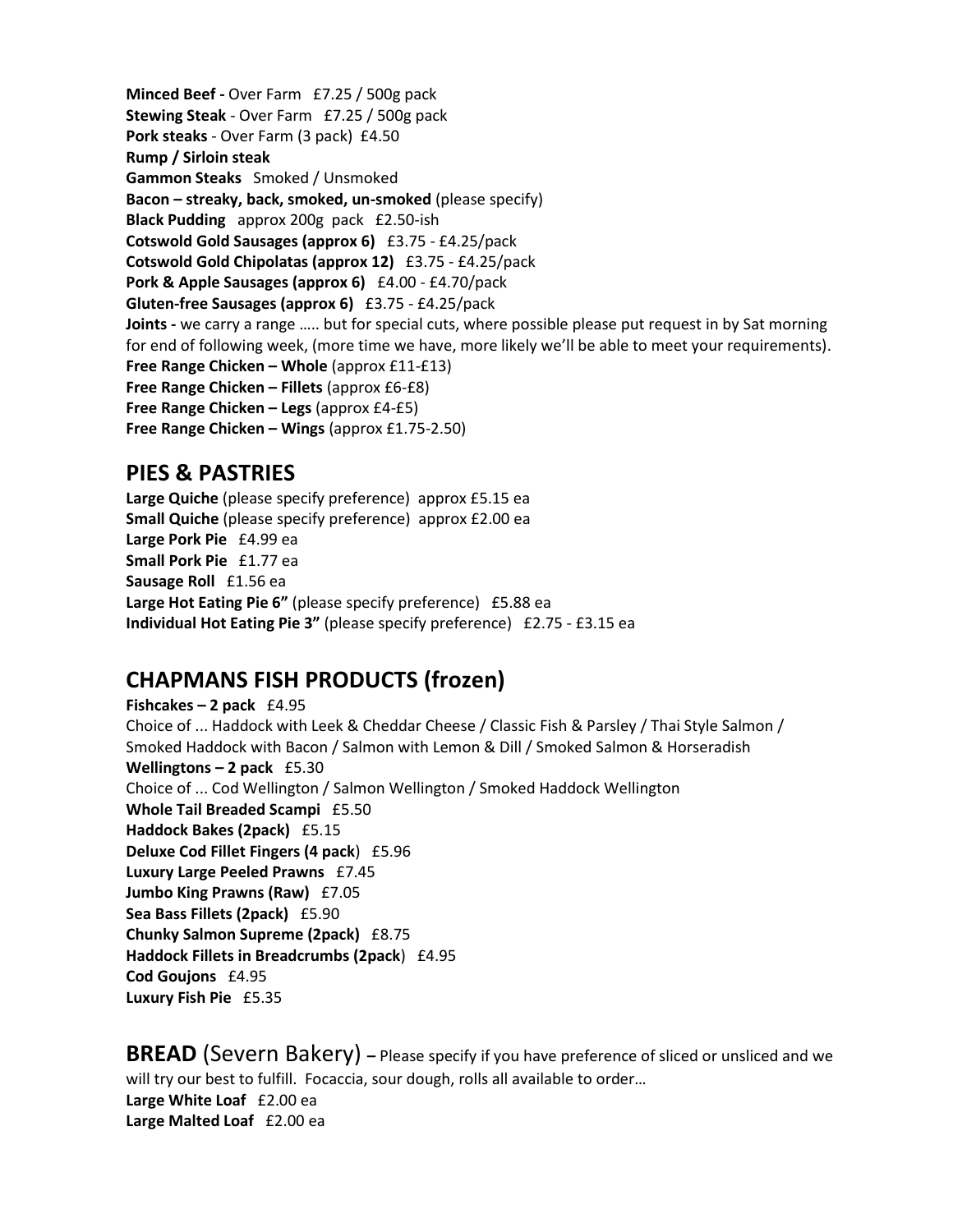**Selection of Naan Breads** - priced at £1.85 per pack (ask for details).

**FLOUR Wessex Mill** – wide range of Flours & Bread Flours, please ask for list of those we currently stock.

# **JAMS / CHUTNEYS / HONEY etc.**

**Cottage Delight** £3.45 Raspberry Jam Strawberry Jam Lemon Curd **Cherry Tree** £4.25 Orange Marmalade with Whisky Morello Cherry Jam Blackcurrant with Sloe Gin Jam **Kitchen Garden**  Summer Berry Jam £3.45 Old Spot Real Ale Chutney £3.45 Wholegrain Mustard £3.35 **Honey**  Wild Flower / Spring Blossom / Creamy, Soft & Spreadable £4.80 Hint of Lavender / Pollen Enriched £5.85 **The Carved Angel Chutneys** £4.15 ECSTASY Apricot & Stem Ginger Chutney ZING Perfect Piccalilli SPRITZY Rich Gooseberry Chutney

# **CAKE / PUDDINGS**

**Beau's Bakery Traybakes** £3.95 - Caramel Shortcake / Brownies / Lemon Curd Shortcake / Vegan Brownie **Loaf Cake** £5.35 - Carrot / Chocolate Fudge / Vegan Gooey Molly / Lemon & Poppy Seed **Round Sponge Cake** £8.10 - Coffee & Walnut / Gluten-free Lemon Polenta £7.15 - Lemon Curd & Buttercream / Jam sponge & Buttercream

#### **Cotswold Meringues**

Nests x4 (plain) £4.25 Whirls x6 (plain) £2.65 Dark Choc Meringues x6 £4.25 Hazelnut Whirls x6 £2.80

#### **Cotswold Pudding Company**

**Large** £5.00 - Sticky Chocolate / Sticky Ginger / Sticky Lemon / Sticky Toffee & Toasted Pecan Nut **Small** £3.25 - Sticky Chocolate / Sticky Ginger / Sticky Lemon / Sticky Toffee & Toasted Pecan Nut / Sticky Chocolate Orange / Gluten-Free Sticky Lemon / Gluten-Free Sticky Toffee **Pudding Sauce** £3.65 - Chocolate Caramel / Vanilla / Salted Caramel